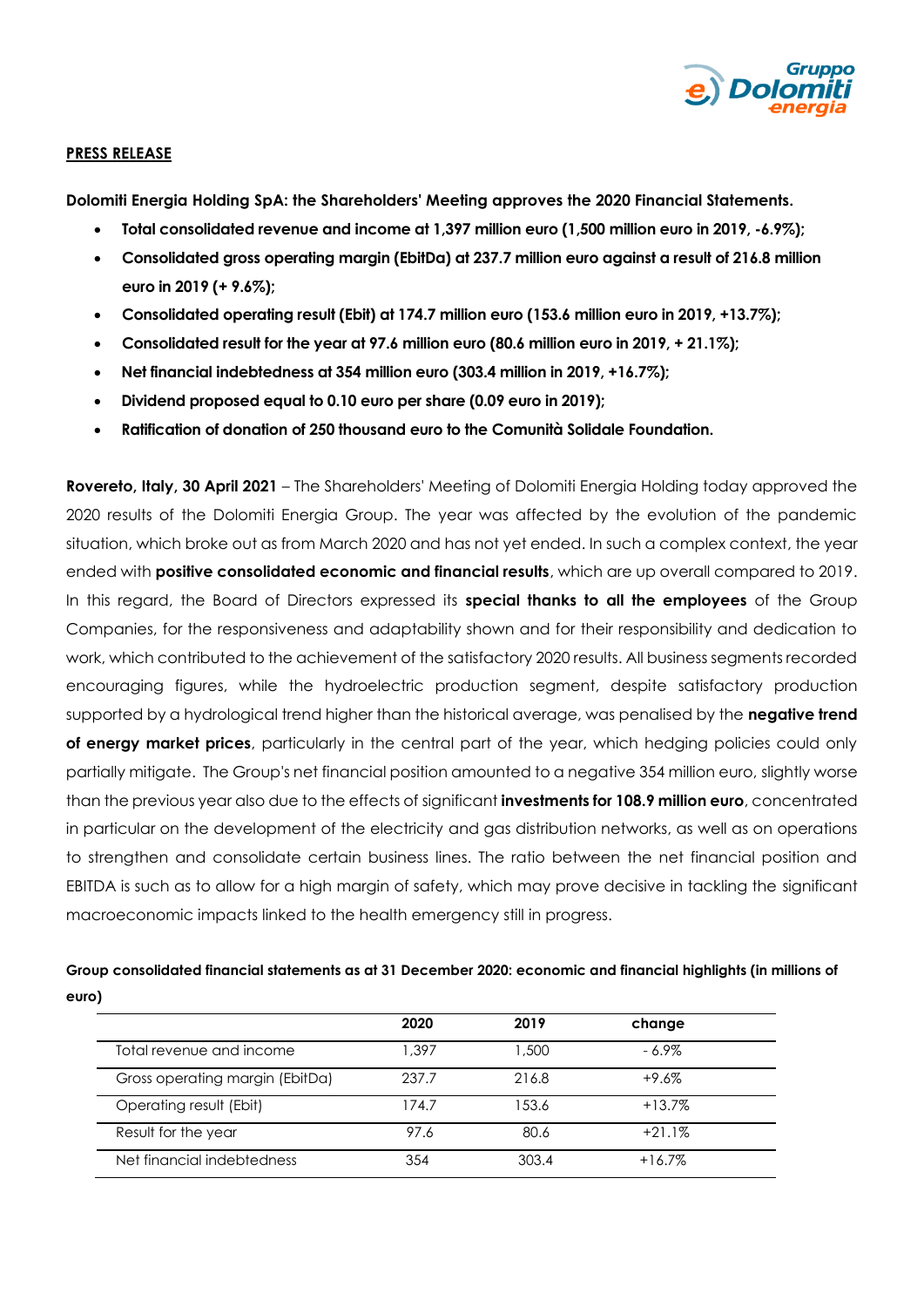

These are the key financial statements figures for 2020 at a glance. The consolidation area of the Group includes both the Parent Company Dolomiti Energia Holding and the subsidiaries Dolomiti Energia Solutions srl, Novareti SpA, Dolomiti Ambiente srl, Dolomiti Energia Trading SpA, Dolomiti Energia SpA, SET Distribuzione SpA, Depurazione Trentino Centrale Scarl, Hydro Dolomiti Energia srl, Dolomiti GNL srl, Dolomiti Energia Hydro Power srl (deriving from the merger between Centraline Trentine and Veneta Esercizi Elettrici) and Dolomiti Edison Energy srl (the latter consolidated line-by-line as from 1 July 2020). The results of SF Energy are by contrast recorded in the financial statements using the equity method, on a consistent basis with the matters envisaged by the accounting standards.

With regard to the industrial aspect, with reference to the main sectors of activities, the following should be noted:

## **ELECTRICITY PRODUCTION**

**Hydroelectric production**: the hydroelectric production of Dolomiti Energia Holding, Dolomiti Edison Energy, Hydro Dolomiti Energia, SF Energy and Dolomiti Energia Hydro Power stands at **4.5 billion kWh**, an increase compared to the 4.1 billion kWh in 2019 (100% DEH, HDE, SFE, DEE, DEHP).

**Thermoelectric production**: thermoelectric production generated **69 million kWh** (97 million kWh in 2019).

## **DISTRIBUTION GRIDS**

**Electricity:** the Group **distributed 2.4 billion** kWh (2.6 billion kWh in 2019). As at 31 December the electricity distribution grid covers 12,261 km (12,103 Km in 2019).

**Natural gas**: in 2020 **291.8 million** cubic metres of gas were **distributed**, down compared to the 294.8 million cubic metres in 2019. The network covers 2,428 km compared with 2,415 km in 2019.

**Integrated Water Cycle**: in 2020 the quantities of **water introduced into the network,** extending 1,111 km (1,138 km in 2019), came to **29.5 million cubic metres** compared with 30 in 2019. Water was distributed to a total of 78,147 customers.

## **SALES**

**Electricity**: the Group **sold to end customers 3.8 billion** kWh, compared with 4.1 billion kWh in 2019. Electricity **customers** numbered almost **472,000**, compared with 455,000 in 2019.

**Natural gas:** in the gas sector **477.5 million** cubic metres of gas were sold **to end customers** in 2020, compared with 497 million in 2019. **Customers** today number **225,000** (213,000 in 2019).

As a result of commercial activities, the number of customers served for energy and gas increased further, taking their number to **697,000** (668,000 in 2019).

## **OTHER ACTIVITIES**

**Laboratory:** During 2020, the laboratory (drinking water, water table, waste water and sewage control) carried out **18,118 tests,** compared with 19,729 in 2019, disclosing a decrease of 8.17% compared to the previous year due to the ongoing health crisis, of which 56.3% on behalf of third parties (61.7% in 2019).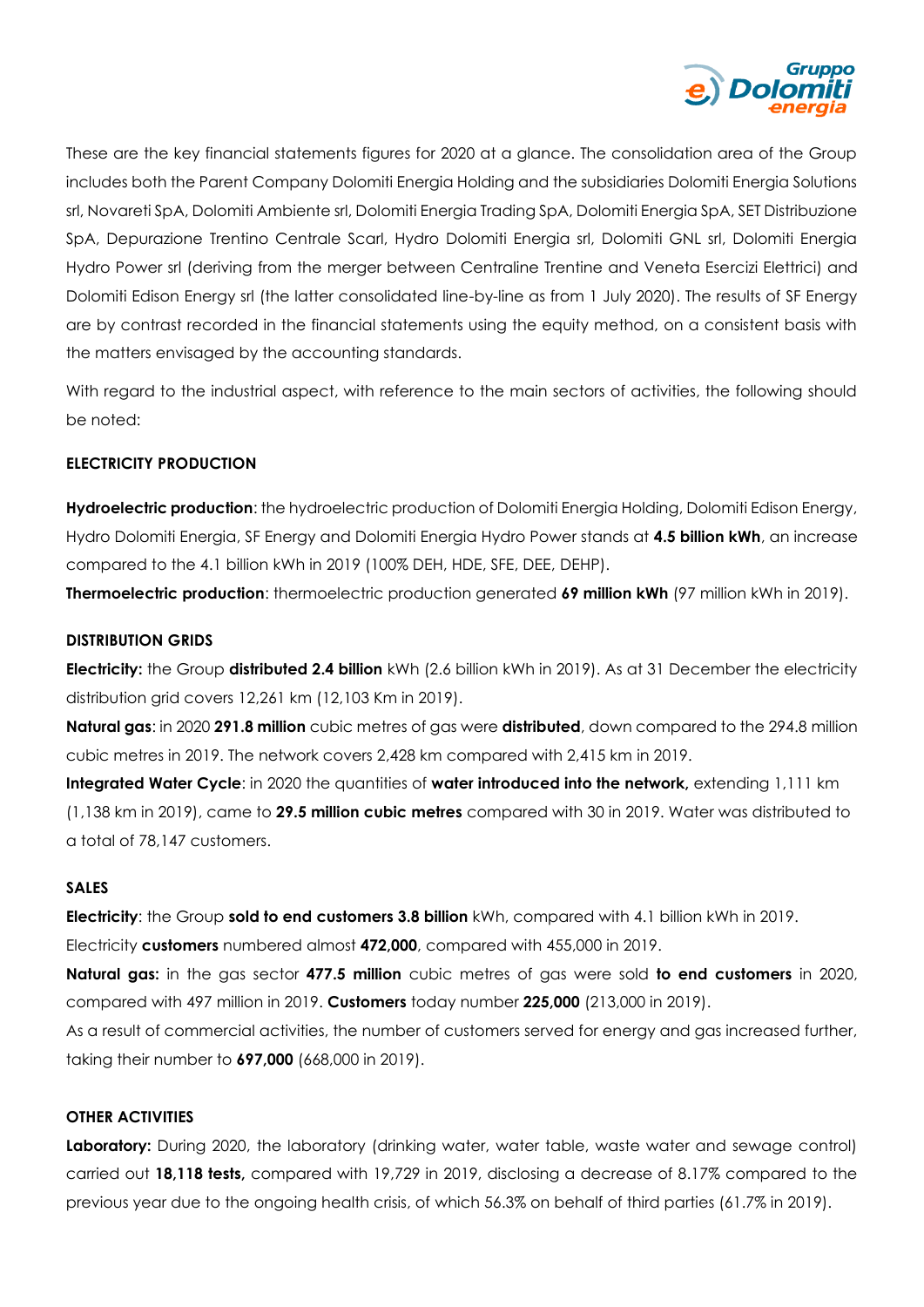

**Cogeneration and district heating:** during 2020 **85.1 GWh** of heat, steam and cooling were supplied (98.4 GWh in 2019). The figure also includes that destined for industry.

**Waste Management:** the percentage of separate waste collection in 2020 was equal to 83.1% in Trento (81.7% in 2019) and 81.2% in Rovereto (78.9% in 2019), consolidating the excellent values for cities of such sizes. Overall, 70,381 tons of waste were collected, both separate and mixed (73,234 in 2019).

**Electric mobility:** the company Neogy, a joint venture between Dolomiti Energia Holding and Alperia, installed and manages 411 recharge points; a result that has also been achieved thanks to innovative models and collaboration agreements with other players in the area.

**The Group's focus on people**: from the very first moments of the emergency, it activated, where possible, smart working and delivered personal protection equipment and instructions to employees working to guarantee citizens the continuity of services necessary for everyday life, on what to do to protect their health and limit the spread of the virus, as well as activating ad hoc insurance coverage for all employees. The Group has also implemented various initiatives to mitigate the social impacts generated by the pandemic and to offer tangible support to people, its customers and the entire community, such as **the application during the first lockdown for all residential customers of a single tariff** that has allowed 109 thousand Trentino households to mitigate the costs due to the higher daytime consumption generated by being forced to stay at home. Or the postponement, for 112 thousand Trentino households and businesses, of the issuing of new bills and the possibility to postpone payment of bills for waste collection and urban hygiene and for water, sewerage and purification fees, or for small businesses belonging to Confcommercio, to accept requests for deferment or extension of payments.

In order to support local small and medium-sized enterprises, **the Group then advanced suppliers the payment of invoices due in April and May 2020**, eliminating the usual payment times and injecting more than 9 million euro of liquidity into the local economy at a time of extreme criticality. A year on - from the allocations **within the sphere of the Etika initiative for 250,000 euro** to ensure access to food, provide technological instruments (tablets and connections) and professional counselling and psychological support services for the most vulnerable people in the community, which was joined by a **donation of 250,000 euro to UPIPA**, the Association that brings together Trentino's retirement homes and public personal services companies - the Group will discount the fixed marketing costs relating to the last quarter of 2020 for all customers with a VAT number, who during the months of October, November and December 2020 recorded a decrease in consumption of at least one third compared to the same period of the previous year.

#### **DIVIDENDS**

The Shareholders' Meeting approved the distribution of dividends relating to 2020, which totalled **38.5 million euro**, which largely will benefit the local community, for a value of **0.10 per share** (0.09 euro in 2019), with the ratio between dividends and net profit of the Parent Company of 72.7%.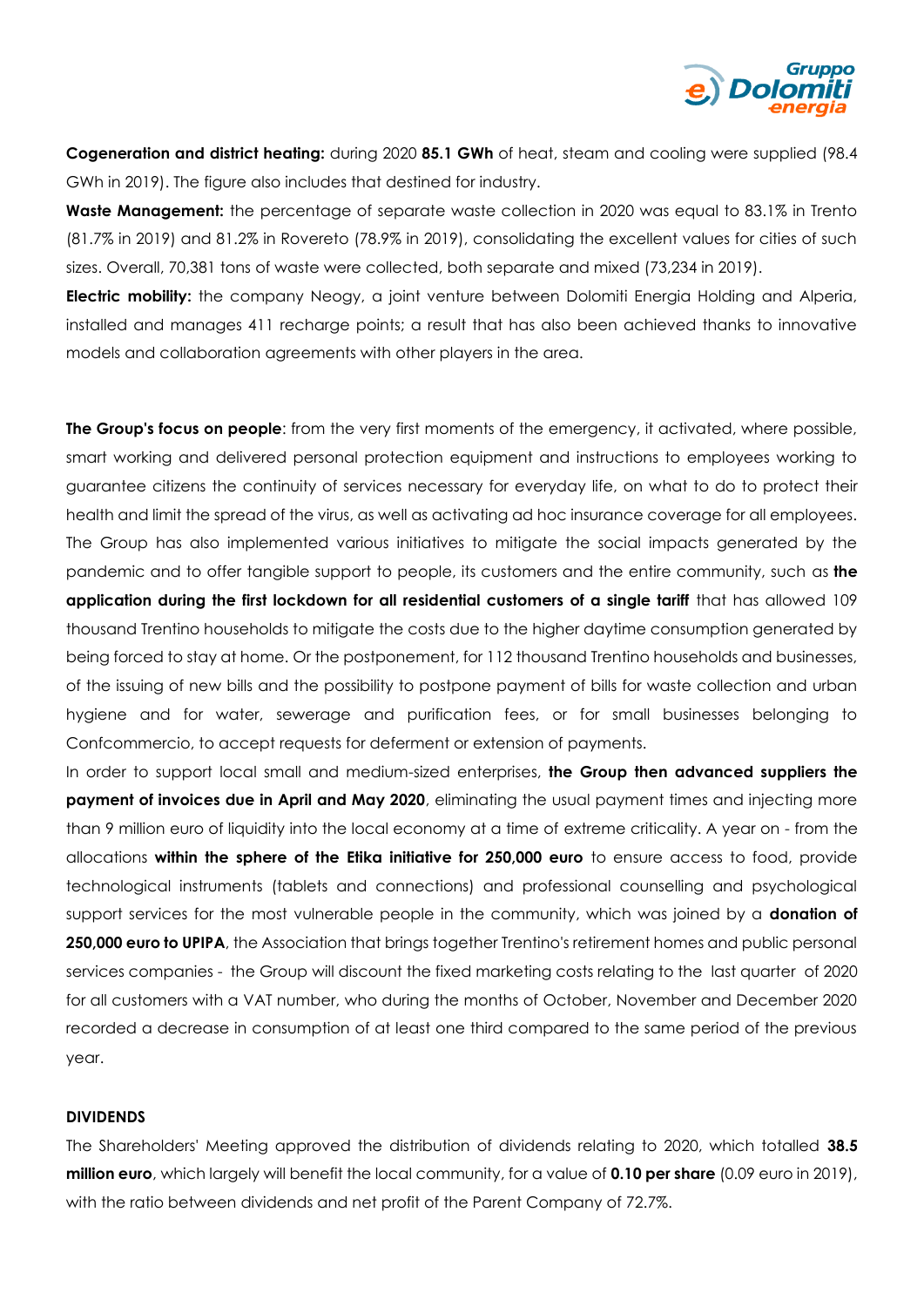

## **CONSOLIDATED NON-FINANCIAL STATEMENT**

The Shareholders' Meeting has also acknowledged the Consolidated Non-Financial Statement, approved by the Board of Directors at the meeting on 26 March 2021, provided in accordance with Italian Legislative Decree No. 254/2016.

## **RATIFICATION OF DONATION TO THE COMUNITÀ SOLIDALE FOUNDATION.**

**The Group decided to set aside a donation of 250,000 euro to the Comunità Solidale Foundation** to support families who have suffered the economic consequences of the pandemic. The Shareholders' Meeting resolved to ratify the donation.

## **APPOINTMENT OF NEW BOARD OF DIRECTORS**

The Shareholders' Meeting appointed the new Board of Directors, due to expiry of the mandate of the previous Board, which shall remain in office until approval of the financial statements as at 31 December 2023. The new Board of Directors, designated on the basis of the lists submitted by public and private shareholders, is composed of 12 members.

The new composition of the **Board of Directors** of Dolomiti Energia Holding is as follows:

**Chairman:** Massimo De Alessandri

**Deputy Chairman**: Giorgio Franceschi

**Directors:** Chiara Tomasi, Daniela Salvetti, Marco Merler, Paolo Decarli, Silvia Arlanch, Simone Canteri, Massimo Fedrizzi, Alessandro Lunelli, Eleonora Stenico, Giorgio Rossi

## **APPOINTMENT OF BOARD OF STATUTORY AUDITORS**

The Shareholders' Meeting also appointed the Board of Statutory Auditors, composed as follows, for the next three financial years:

Chairperson: Michele Iori

Statutory Auditors: William Bonomi, Marta Dalbosco

Alternate Auditors: Giovanni Paolo Rao, Tiziana Depaoli

## **APPOINTMENT OF THE CHIEF EXECUTIVE OFFICER AND EXECUTIVE COMMITTEE**

The Board of Directors will meet on 5<sup>th</sup> May to appoint the Chief Executive Officer and the members of the Executive Committee.

--------------------------------------------------------

*The administrative manager responsible for drawing up the corporate accounting documents, Michele Pedrini, declares - taking into account the matters envisaged by current legislation - that the accounting disclosure contained in this press release corresponds to the documented results, books and accounting records.* 

#### *Alternative Performance Indicators*

*A number of "alternative performance indicators" are used in this press release, not envisaged by the international accounting standards as adopted by the European Union (IFRS-EU), but which Dolomiti Energia Holding SpA's management considers useful for a clearer assessment and monitoring of the trend of the economic and financial operations of Dolomiti Energia Holding SpA and the Group. In line with the matters recommended in the Guidelines published on 5 October 2015 by the European Securities and Markets Authority (ESMA) in accordance with Regulation No. 1095/2010/EU and incorporated by Consob in its supervisory policies by means of communication No. 92543 dated*